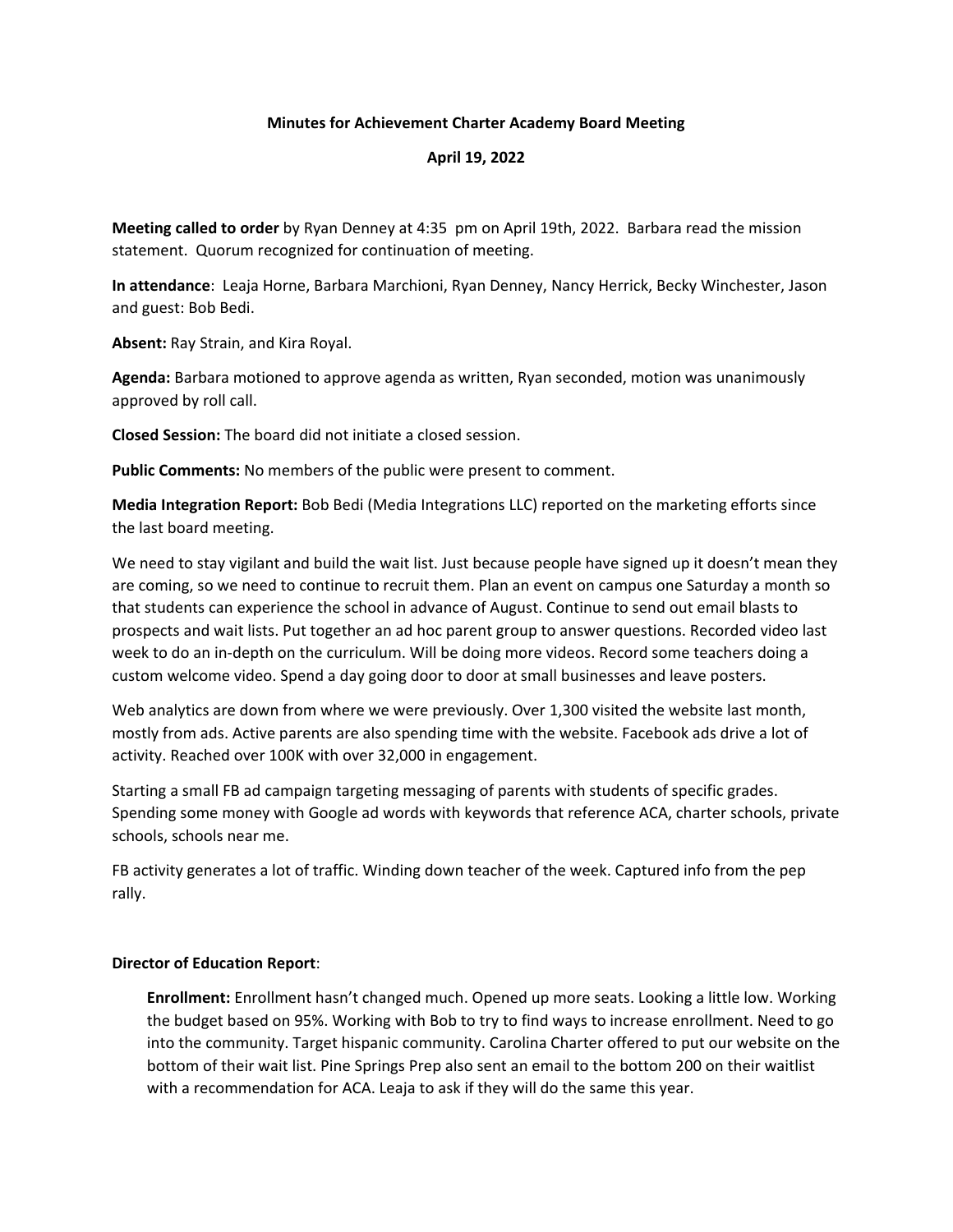**COVID:** New State legislation makes masks optional/leaves parents with the choice of whether to mask their children, boards are no longer required to vote on this policy.

**Discipline**: DOE reported on the number of suspended students and MTSS team activity. Not an increase in the number of students.

**Academic achievement:** EOG testing begins the last day of May and first week of June.

**Parent engagement**: Parent survey will be distributed 5/1.

**Finance**: Next year's budget is currently in the process of preparation. Will be based on 95%. Working on the salary scale with Wake County as a base. Will be offering contracts for returning staff in April/May.

**HR:** There were/are no new hires, no terminations. Ryan asked about licensure. We are currently over 75%. All of the teachers have said they are coming back, except one that will come back on a part-time basis. Will need to hire 2 full-time teachers.

**NCAccess Initiative: Equity Compact Introduction:** Aligns well with what we are already doing. Need to learn more about what would be required. This would be a good way to ensure we are demonstrating we are trying to make charter schools accessible to disadvantaged students. Board would need to develop the vision statement. School would develop how we are going to get there. Board to review the contract that we would need to adopt. Benefit would be collaborating with other schools and connect us to more resources and serve communities near us that are in need.

On a side note, Barbara is talking to someone about getting Charter school options listed in the MLS.

**Financial Committee Report:** Finance Committee is meeting next week.

**Action item: Last month's minutes**: Nancy moved, Becky seconded, unanimous approval of March minutes by roll call.

**Board discussion:** We should look at the most important committee meetings over the summer. Leaja to adjust the calendar. Finance, Development and Personnel (handbook, job descriptions) should meet over the summer. Nancy to get involved in the academic committee with the staff.

We need to expand the board to include a teacher (not one from ACA), a former parent, a lawyer - Leaja to reach out to Robert Fry, Ryan to also reach out to a contact of his. a CPA,

Ray purchased the plaque for Cindy and we will arrange to give it to her when Ray returns.

Leaja to add board slate to May agenda.

Ray plans to facilitate, in coordination with school staff, a field trip for 2-5th graders to the airfield to view/learn about aircraft - still a work in process.

The board discussed receiving training in Choice Theory soon - Leaja to add to the calendar.

Barbara raised the question of crisis response/management at the school, and the DOE explained the school's efforts to develop/implement a crisis response plan, including working to participate in a pilot program for "Say Something" to be developed for K-5, along with mental health training for the staff.